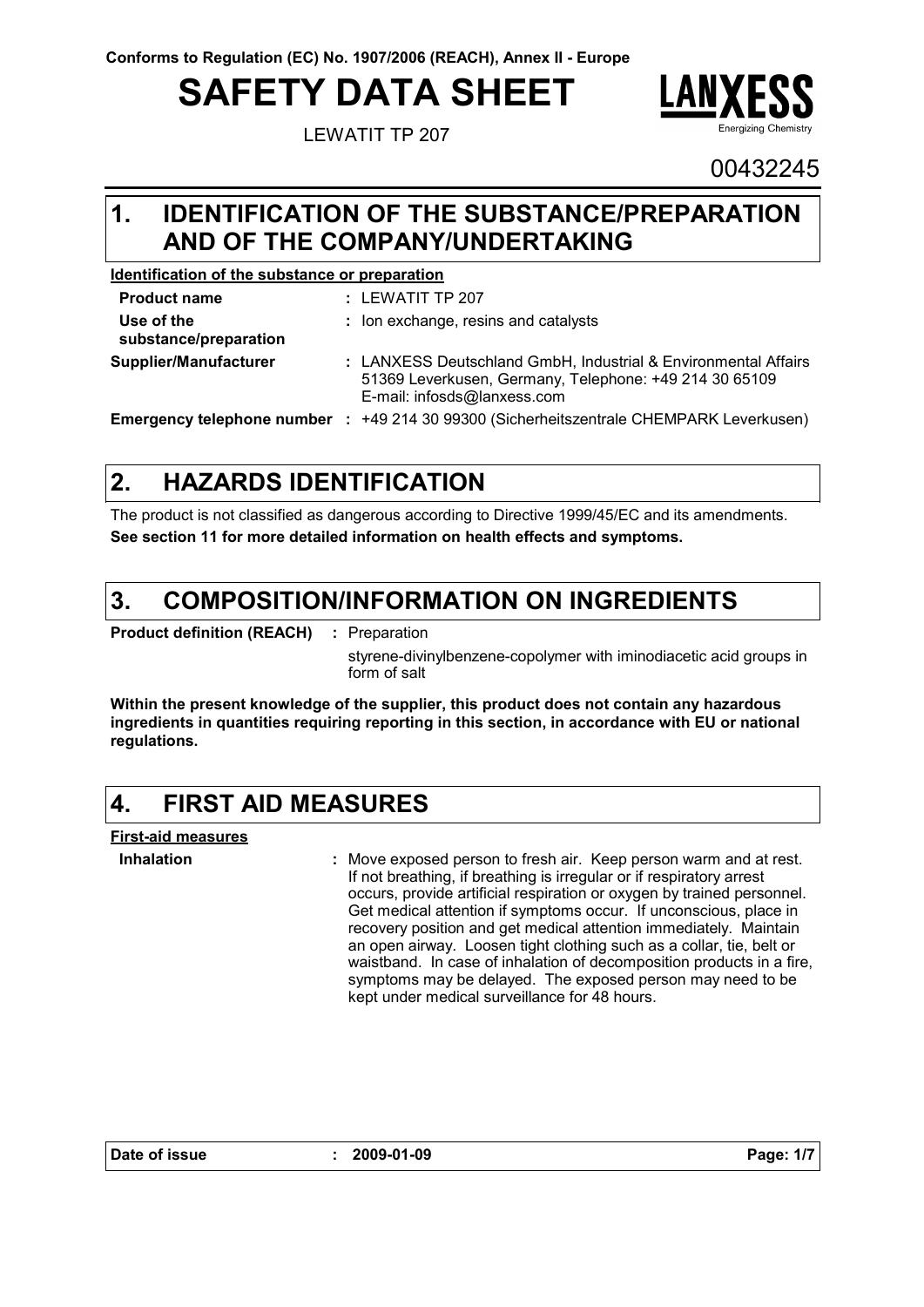| <b>LEWATIT TP 207</b> | 00432245/2                                                                                                                                                                                                                                                                                                                                                                                                                                                                                                                                                                                                                                                                                                                                           |
|-----------------------|------------------------------------------------------------------------------------------------------------------------------------------------------------------------------------------------------------------------------------------------------------------------------------------------------------------------------------------------------------------------------------------------------------------------------------------------------------------------------------------------------------------------------------------------------------------------------------------------------------------------------------------------------------------------------------------------------------------------------------------------------|
| Ingestion             | : Wash out mouth with water. Move exposed person to fresh air.<br>Keep person warm and at rest. If material has been swallowed and<br>the exposed person is conscious, give small quantities of water to<br>drink. Stop if the exposed person feels sick as vomiting may be<br>dangerous. Do not induce vomiting unless directed to do so by<br>medical personnel. If vomiting occurs, the head should be kept low<br>so that vomit does not enter the lungs. Get medical attention if<br>symptoms occur. Never give anything by mouth to an unconscious<br>person. If unconscious, place in recovery position and get medical<br>attention immediately. Maintain an open airway. Loosen tight<br>clothing such as a collar, tie, belt or waistband. |
| <b>Skin contact</b>   | : Flush contaminated skin with plenty of water. Remove<br>contaminated clothing and shoes. Get medical attention if<br>symptoms occur. Wash clothing before reuse. Clean shoes<br>thoroughly before reuse.                                                                                                                                                                                                                                                                                                                                                                                                                                                                                                                                           |
| Eye contact           | : Immediately flush eyes with plenty of water, occasionally lifting the<br>upper and lower eyelids. Check for and remove any contact lenses.<br>Continue to rinse for at least 10 minutes. Get medical attention if<br>irritation occurs.                                                                                                                                                                                                                                                                                                                                                                                                                                                                                                            |

**See section 11 for more detailed information on health effects and symptoms.**

## **5. FIRE-FIGHTING MEASURES**

| <b>Extinguishing media</b>                               |                                                                                                                                                                                                   |
|----------------------------------------------------------|---------------------------------------------------------------------------------------------------------------------------------------------------------------------------------------------------|
| <b>Suitable</b>                                          | : In case of fire, use water spray (fog), foam, dry chemical or $CO2$ .                                                                                                                           |
| Not suitable                                             | : None known.                                                                                                                                                                                     |
| Special exposure hazards                                 | : No specific fire or explosion hazard.                                                                                                                                                           |
|                                                          | Promptly isolate the scene by removing all persons from the vicinity<br>of the incident if there is a fire. No action shall be taken involving<br>any personal risk or without suitable training. |
| <b>Hazardous combustion</b><br>products                  | Decomposition products may include the following materials:<br>carbon oxides<br>nitrogen oxides<br>metal oxide/oxides                                                                             |
| <b>Special protective</b><br>equipment for fire-fighters | : Fire-fighters should wear appropriate protective equipment and self-<br>contained breathing apparatus (SCBA) with a full face-piece<br>operated in positive pressure mode.                      |

## **6. ACCIDENTAL RELEASE MEASURES**

| <b>Personal precautions</b>      |    | : No action shall be taken involving any personal risk or without<br>suitable training. Keep unnecessary and unprotected personnel<br>from entering. Provide adequate ventilation. Put on appropriate<br>personal protective equipment (see section 8). Hazard of slipping on<br>spilt product. |
|----------------------------------|----|-------------------------------------------------------------------------------------------------------------------------------------------------------------------------------------------------------------------------------------------------------------------------------------------------|
| <b>Environmental precautions</b> | п. | Avoid dispersal of spilt material and runoff and contact with soil,<br>waterways, drains and sewers. Inform the relevant authorities if the<br>product has caused environmental pollution (sewers, waterways, soil<br>or air).                                                                  |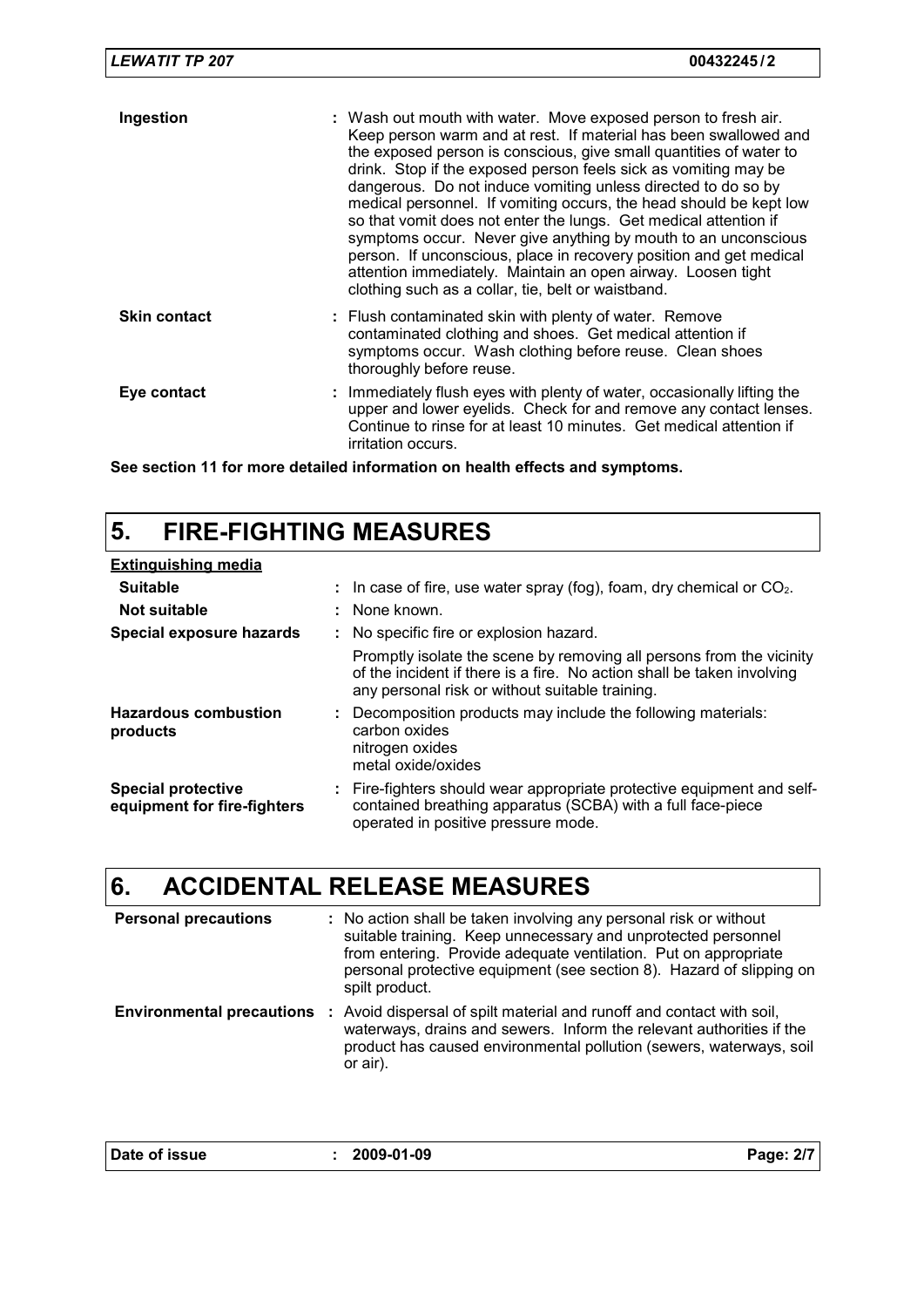| <b>LEWATIT TP 207</b> | 00432245/2                                                                                                                                                                                                                                                                                                                                              |
|-----------------------|---------------------------------------------------------------------------------------------------------------------------------------------------------------------------------------------------------------------------------------------------------------------------------------------------------------------------------------------------------|
| Large spill           | : Move containers from spill area. Prevent entry into sewers, water<br>courses, basements or confined areas. Vacuum or sweep up<br>material and place in a designated, labelled waste container.<br>Dispose of via a licensed waste disposal contractor. Note: see<br>section 1 for emergency contact information and section 13 for<br>waste disposal. |
| <b>Small spill</b>    | : Move containers from spill area. Vacuum or sweep up material and<br>place in a designated, labelled waste container. Dispose of via a<br>licensed waste disposal contractor.                                                                                                                                                                          |

## **7. HANDLING AND STORAGE**

| <b>Handling</b>            | : Put on appropriate personal protective equipment (see section 8).<br>Eating, drinking and smoking should be prohibited in areas where<br>this material is handled, stored and processed. Workers should<br>wash hands and face before eating, drinking and smoking. Do not<br>ingest. Avoid contact with eyes, skin and clothing. Keep in the<br>original container or an approved alternative made from a<br>compatible material, kept tightly closed when not in use. Empty<br>containers retain product residue and can be hazardous.                                                              |
|----------------------------|---------------------------------------------------------------------------------------------------------------------------------------------------------------------------------------------------------------------------------------------------------------------------------------------------------------------------------------------------------------------------------------------------------------------------------------------------------------------------------------------------------------------------------------------------------------------------------------------------------|
| <b>Storage</b>             | : Store between the following temperatures: -20 to $40^{\circ}$ C (-4 to<br>104°F). Store in accordance with local regulations. Store in original<br>container protected from direct sunlight in a dry, cool and well-<br>ventilated area, away from incompatible materials (see section 10)<br>and food and drink. Keep container tightly closed and sealed until<br>ready for use. Containers that have been opened must be carefully<br>resealed and kept upright to prevent leakage. Do not store in<br>unlabelled containers. Use appropriate containment to avoid<br>environmental contamination. |
| <b>Packaging materials</b> |                                                                                                                                                                                                                                                                                                                                                                                                                                                                                                                                                                                                         |
| <b>Recommended</b>         | : Use original container.                                                                                                                                                                                                                                                                                                                                                                                                                                                                                                                                                                               |
| <b>Remarks</b>             | Take precautionary measures against electrostatic discharges. Do<br>not allow to dry out.                                                                                                                                                                                                                                                                                                                                                                                                                                                                                                               |

## **8. EXPOSURE CONTROLS/PERSONAL PROTECTION**

| <b>Exposure limit values</b>                | : Not available.                                                                                                                                                                                                                                                                                                                                                                                                                                                                                                                |           |
|---------------------------------------------|---------------------------------------------------------------------------------------------------------------------------------------------------------------------------------------------------------------------------------------------------------------------------------------------------------------------------------------------------------------------------------------------------------------------------------------------------------------------------------------------------------------------------------|-----------|
| <b>Recommended monitoring</b><br>procedures | : If this product contains ingredients with exposure limits, personal,<br>workplace atmosphere or biological monitoring may be required to<br>determine the effectiveness of the ventilation or other control<br>measures and/or the necessity to use respiratory protective<br>equipment. Reference should be made to European Standard EN<br>689 for methods for the assessment of exposure by inhalation to<br>chemical agents and national guidance documents for methods for<br>the determination of hazardous substances. |           |
| <u>Risk management measures</u>             |                                                                                                                                                                                                                                                                                                                                                                                                                                                                                                                                 |           |
| Occupational exposure controls              |                                                                                                                                                                                                                                                                                                                                                                                                                                                                                                                                 |           |
| <b>Technical measures</b>                   | : If this product contains ingredients with exposure limits, use process<br>enclosures, local exhaust ventilation or other engineering controls to<br>keep worker exposure below any recommended or statutory limits.                                                                                                                                                                                                                                                                                                           |           |
| <b>Personal protection measures</b>         |                                                                                                                                                                                                                                                                                                                                                                                                                                                                                                                                 |           |
| Date of issue                               | 2009-01-09                                                                                                                                                                                                                                                                                                                                                                                                                                                                                                                      | Page: 3/7 |
|                                             |                                                                                                                                                                                                                                                                                                                                                                                                                                                                                                                                 |           |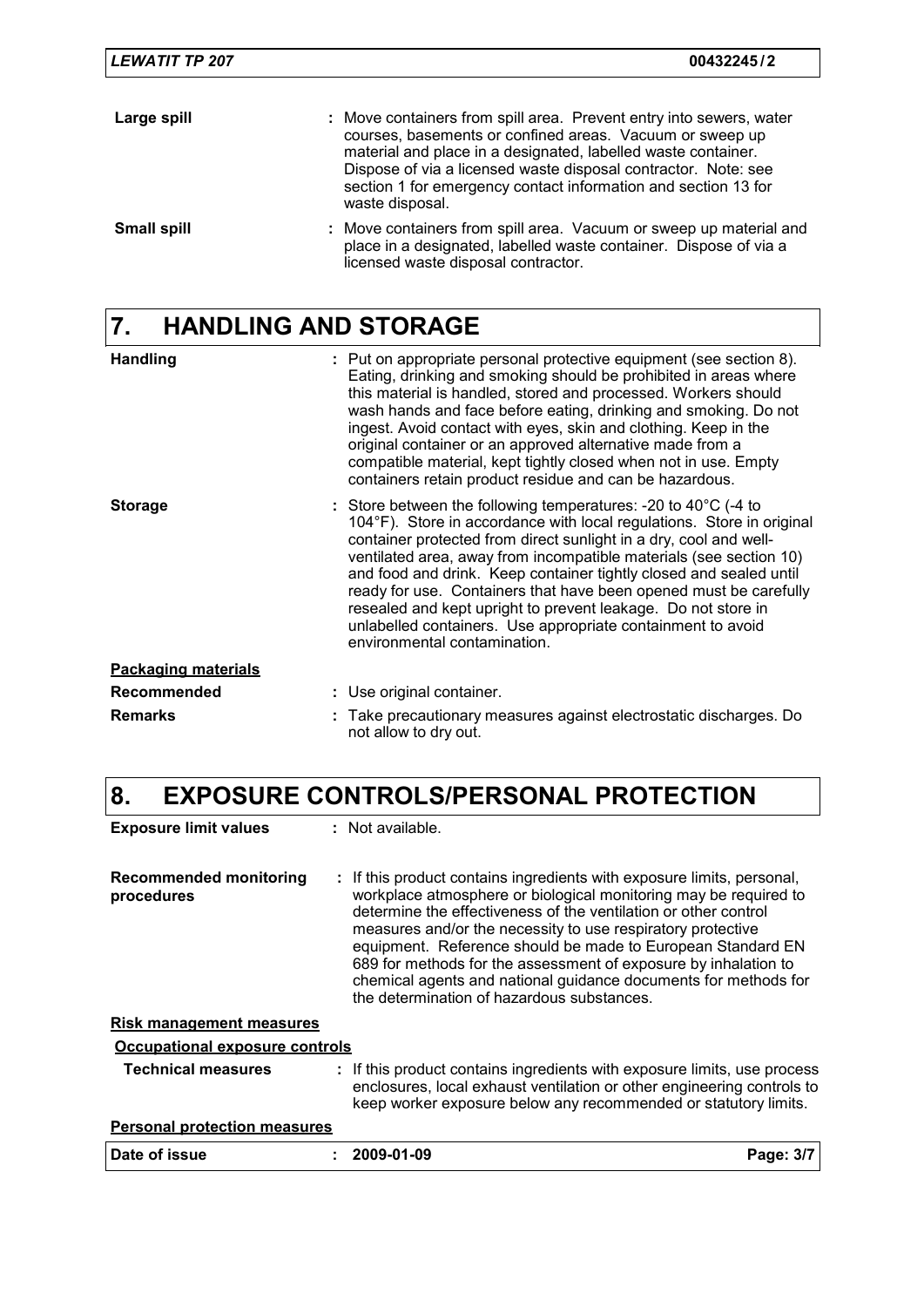| <b>Respiratory protection</b>          | : Use a properly fitted, air-purifying or air-fed respirator complying<br>with an approved standard if a risk assessment indicates this is<br>necessary. Respirator selection must be based on known or<br>anticipated exposure levels, the hazards of the product and the safe<br>working limits of the selected respirator.                                                                                                |
|----------------------------------------|------------------------------------------------------------------------------------------------------------------------------------------------------------------------------------------------------------------------------------------------------------------------------------------------------------------------------------------------------------------------------------------------------------------------------|
| <b>Hand protection</b>                 | : Chemical-resistant, impervious gloves complying with an approved<br>standard should be worn at all times when handling chemical<br>products if a risk assessment indicates this is necessary. After<br>contamination with product change the gloves immediately and<br>dispose of them according to relevant national and local regulations<br><1 hours (breakthrough time): PVC, nitrile rubber, Polychloroprene<br>$-CR$ |
| Eye protection                         | : Safety eyewear complying with an approved standard should be<br>used when a risk assessment indicates this is necessary to avoid<br>exposure to liquid splashes, mists, gases or dusts.<br>Recommended: safety glasses with side-shields                                                                                                                                                                                   |
| <b>Skin protection</b>                 | : Personal protective equipment for the body should be selected<br>based on the task being performed and the risks involved and<br>should be approved by a specialist before handling this product.                                                                                                                                                                                                                          |
| <b>Hygiene measures</b>                | : Wash hands, forearms and face thoroughly after handling chemical<br>products, before eating, smoking and using the lavatory and at the<br>end of the working period. Appropriate techniques should be used<br>to remove potentially contaminated clothing. Wash contaminated<br>clothing before reusing. Ensure that eyewash stations and safety<br>showers are close to the workstation location.                         |
| <b>Environmental exposure controls</b> |                                                                                                                                                                                                                                                                                                                                                                                                                              |
| <b>Technical measures</b>              | : Emissions from ventilation or work process equipment should be<br>checked to ensure they comply with the requirements of<br>environmental protection legislation. In some cases, fume<br>scrubbers, filters or engineering modifications to the process<br>equipment will be necessary to reduce emissions to acceptable<br>levels.                                                                                        |

#### **PHYSICAL AND CHEMICAL PROPERTIES 9.**

| <b>General information</b> |                                                        |  |
|----------------------------|--------------------------------------------------------|--|
| Appearance                 |                                                        |  |
| <b>Physical state</b>      | : Solid. [beads]                                       |  |
| Colour                     | : Beige. opaque                                        |  |
| Odour                      | : Odourless.                                           |  |
|                            | Important health, safety and environmental information |  |
| <b>Melting point</b>       | : $>200^{\circ}$ C ( $>392^{\circ}$ F)                 |  |
| <b>Density</b>             | : 1.17 kg/L (20 $^{\circ}$ C)                          |  |
| <b>Bulk density</b>        | : 700 to 800 kg/m <sup>3</sup>                         |  |
| Ignition temperature:      | $: >300^{\circ}$ C                                     |  |
|                            |                                                        |  |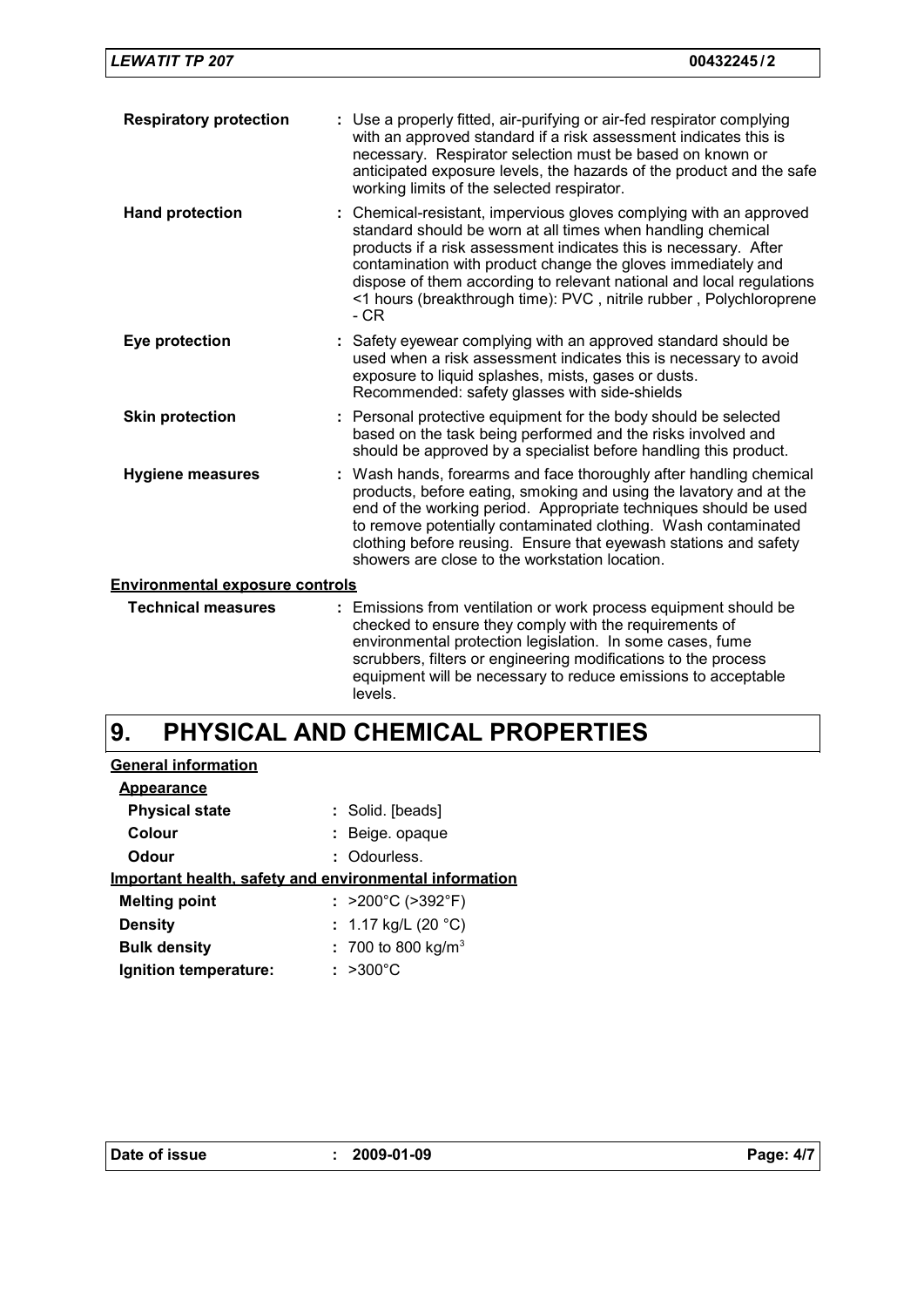## **10. STABILITY AND REACTIVITY**

| <b>Stability</b>                             | : The product is stable.                                                                                  |
|----------------------------------------------|-----------------------------------------------------------------------------------------------------------|
| <b>Possibility of hazardous</b><br>reactions | : Under normal conditions of storage and use, hazardous reactions<br>will not occur.                      |
| <b>Conditions to avoid</b>                   | : Contact with strong oxidising agents may cause hazardous<br>reactions.                                  |
| <b>Materials to avoid</b>                    | : No specific data.                                                                                       |
| <b>Hazardous decomposition</b><br>products   | : Under normal conditions of storage and use, hazardous<br>decomposition products should not be produced. |

#### **11. TOXICOLOGICAL INFORMATION**

| <b>Acute toxicity</b> |
|-----------------------|
|-----------------------|

| <b>Product/ingredient</b><br>name | Result                                                 | <b>Species</b> | <b>Dose</b>    | <b>Exposure</b>              | Test                     |
|-----------------------------------|--------------------------------------------------------|----------------|----------------|------------------------------|--------------------------|
| LEWATIT TP 207                    | LD50<br>$\blacksquare$<br>Oral                         | Rat            | >5000<br>mg/kg | $\qquad \qquad \blacksquare$ | $\overline{\phantom{0}}$ |
| <b>Irritation/Corrosion</b>       |                                                        |                |                |                              |                          |
| <b>Skin</b>                       | : Non-irritating *Test results on an analogous product |                |                |                              |                          |
| <b>Eyes</b>                       | : Non-irritating *Test results on an analogous product |                |                |                              |                          |

## **12. ECOLOGICAL INFORMATION**

**AOX :** The product does not contain organically bound halogens which could lead to an AOX value in waste water.

**Remarks :** No known significant effects or critical hazards.

## **13. DISPOSAL CONSIDERATIONS**

| <b>Methods of disposal</b> | : Examine possibilities for re-utilisation. Product residues and<br>uncleaned empty containers should be packaged, sealed, labelled,<br>and disposed of or recycled according to relevant national and local<br>regulations. Where large quantities are concerned, consult the<br>supplier. When uncleaned empty containers are passed on, the<br>recipient must be warned of any possible hazard that may be<br>caused by residues. For disposal within the EC, the appropriate<br>code according to the European Waste List (EWL) should be used.<br>It is among the tasks of the polluter to assign the waste to waste<br>codes specific to industrial sectors and processes according to the<br>European Waste List (EWL). |           |
|----------------------------|--------------------------------------------------------------------------------------------------------------------------------------------------------------------------------------------------------------------------------------------------------------------------------------------------------------------------------------------------------------------------------------------------------------------------------------------------------------------------------------------------------------------------------------------------------------------------------------------------------------------------------------------------------------------------------------------------------------------------------|-----------|
| Hazardous waste            | : Within the present knowledge of the supplier, this product is not<br>regarded as hazardous waste, as defined by EU Directive<br>91/689/EEC.                                                                                                                                                                                                                                                                                                                                                                                                                                                                                                                                                                                  |           |
| Date of issue              | $: 2009-01-09$                                                                                                                                                                                                                                                                                                                                                                                                                                                                                                                                                                                                                                                                                                                 | Page: 5/7 |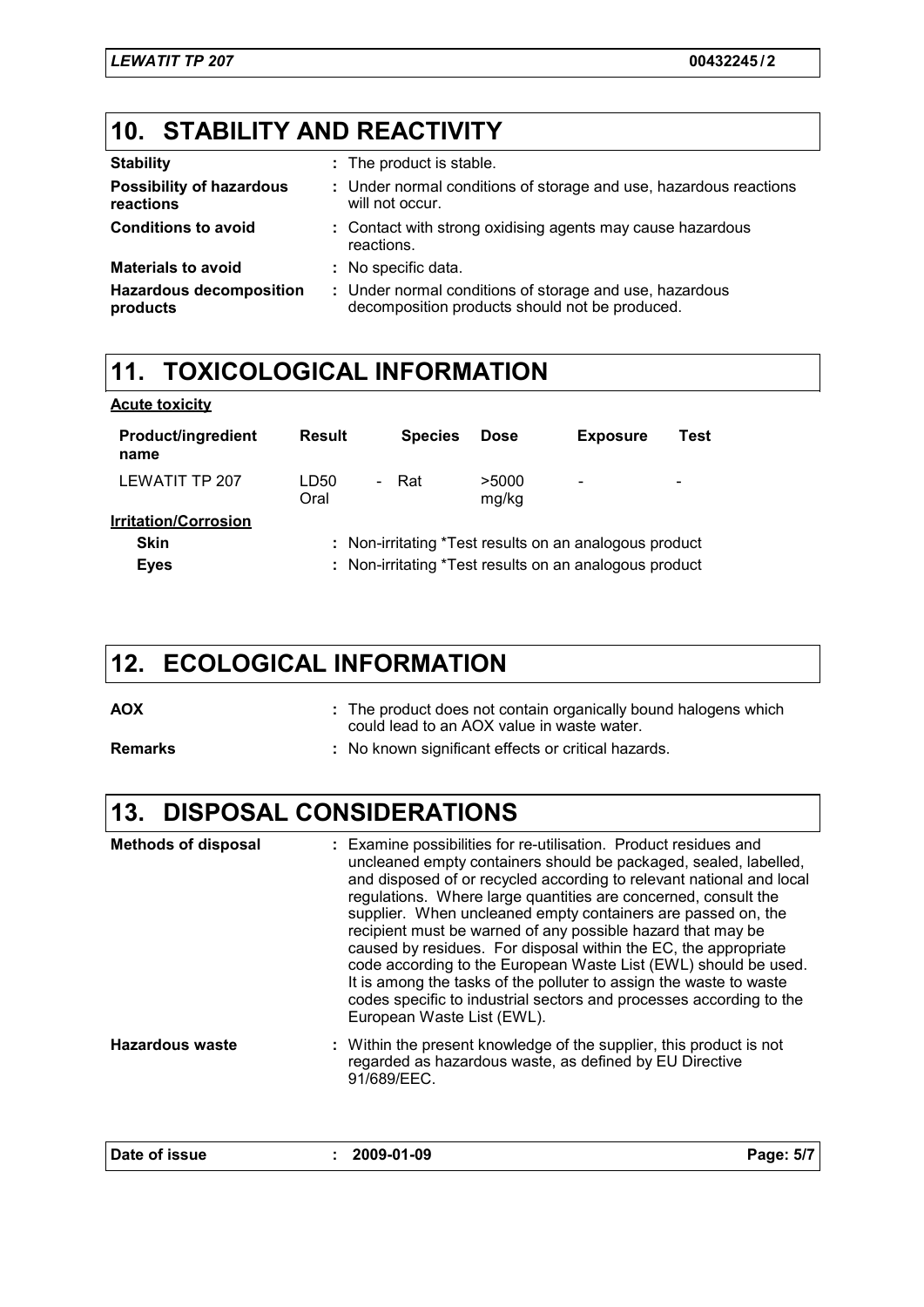| <b>Regulation</b> | <b>UN</b><br>number | Proper shipping name | <b>Class</b> | PG | Label | <b>Additional</b><br>information                                                                   |
|-------------------|---------------------|----------------------|--------------|----|-------|----------------------------------------------------------------------------------------------------|
| <b>ADR/RID</b>    |                     |                      |              | L. | ÷,    | Not regulated.<br><b>Remarks</b>                                                                   |
|                   |                     |                      |              |    |       | if packagings larger<br>than $3 \text{ m}^3$ : dangerous<br>good of division 4.2                   |
| <b>GGVSE</b>      |                     |                      |              |    |       | Not regulated.                                                                                     |
|                   |                     |                      |              |    |       | <b>Remarks</b><br>if packagings larger<br>than $3 \text{ m}^3$ : dangerous<br>good of division 4.2 |
| <b>ADNR</b>       |                     |                      |              |    |       | Not regulated.                                                                                     |
|                   |                     |                      |              |    |       | <b>Remarks</b><br>if packagings larger<br>than $3 \text{ m}^3$ : dangerous<br>good of division 4.2 |
| <b>IMDG</b>       |                     |                      |              |    |       | Not regulated.                                                                                     |
|                   |                     |                      |              |    |       | <b>Remarks</b><br>if packagings larger<br>than $3 \text{ m}^3$ : dangerous<br>good of division 4.2 |
| <b>IATA</b>       |                     |                      |              |    |       | Not regulated.                                                                                     |
|                   |                     |                      |              |    |       | <b>Remarks</b><br>if packagings larger<br>than $3 \text{ m}^3$ : dangerous<br>good of division 4.2 |

**PG:** Packing group

Not dangerous cargo. Avoid temperatures below -20 °C. Keep separated from foodstuffs.

## **15. REGULATORY INFORMATION**

#### **EU regulations**

**Classification and labeling have been determined according to EU Directives 67/548/EEC and 1999/45/EC (including amendments) and take into account the intended product use.**

Industrial applications.

**Risk phrases :** This product is not classified according to EU legislation.

**Date of issue : 2009-01-09 Page: 6/7**